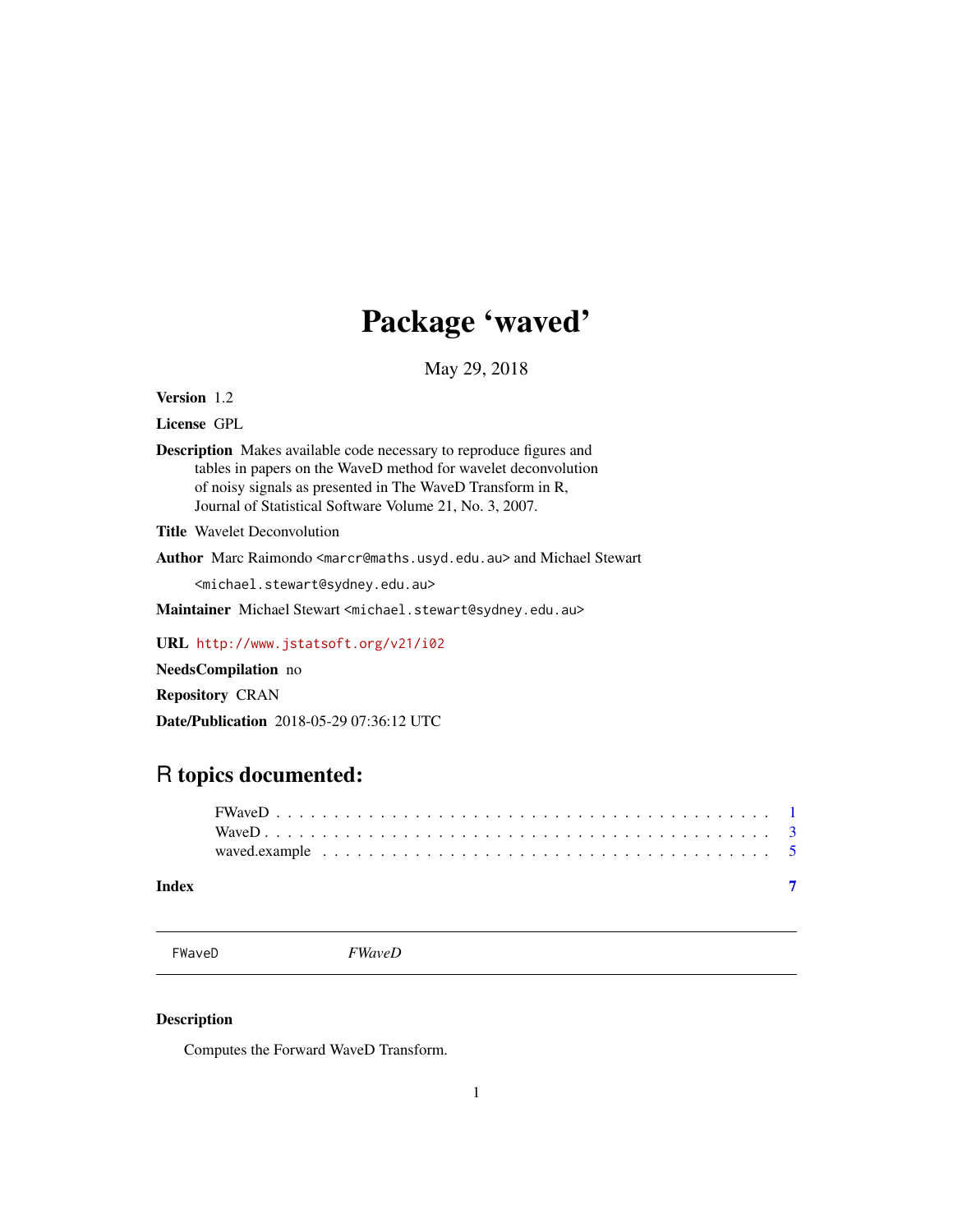#### <span id="page-1-0"></span>Usage

 $FWaveD(y, g=1, L=3, deg=3, F=(log2(length(y))-1), thr=rep(0, log2(length(y))), SOF=FALSE)$ 

#### Arguments

| y           | Sample of $f * g +$ (Gaussian noise), a vector of dyadic length (i.e. $2^{J-1}$ where J<br>is the largest resolution level). Here f is the target function, g is the convolution<br>kernel. |
|-------------|---------------------------------------------------------------------------------------------------------------------------------------------------------------------------------------------|
| g           | Sample of g or $g +$ (Gaussian noise), same length as yobs. The default is the<br>Dirac mass at 0.                                                                                          |
|             | Lowest resolution level; the default is 3.                                                                                                                                                  |
| deg         | The degree of the Meyer wavelet, either 1, 2, or 3 (the default).                                                                                                                           |
| F           | Finest resolution level; the default is the data-driven choice j1 (see Value below).                                                                                                        |
| thr         | A vector of length $F - L + 1$ , giving thresholds at each resolution levels $L, L +$<br>$1, \ldots, F$ ; default is maxiset threshold.                                                     |
| <b>SOFT</b> | if SOFT=TRUE, uses the soft thresholding policy as opposed to the hard (SOFT=FALSE,<br>the default).                                                                                        |

#### Value

Returns a vector of wavelet coefficients of length n (the same length as y), the last  $n/2$  entries are wavelet coefficients at resolution level  $J - 1$ , where  $J = \log_2(n)$ ; the  $n/4$  entries before that are the wavelet coefficients at resolution level  $J - 2$ , and so on until level L. In addition the  $2^L$  entries are scaling coefficients at coarse level  $C = L$ .

#### References

Johnstone, I., Kerkyacharian, G., Picard, D. and Raimondo, M. (2004), 'Wavelet deconvolution in a periodic setting', *Journal of the Royal Statistical Society, Series B* 66(3),547–573. with discussion pp.627–652.

Raimondo, M. and Stewart, M. (2006), 'The WaveD Transform in R', preprint, School and Mathematics and Statistics, University of Sydney.

#### See Also

[WaveD](#page-2-1)

#### Examples

```
library(waved)
data=waved.example(TRUE,FALSE)
lidar.w=FWaveD(data$lidar.blur,data$g)
```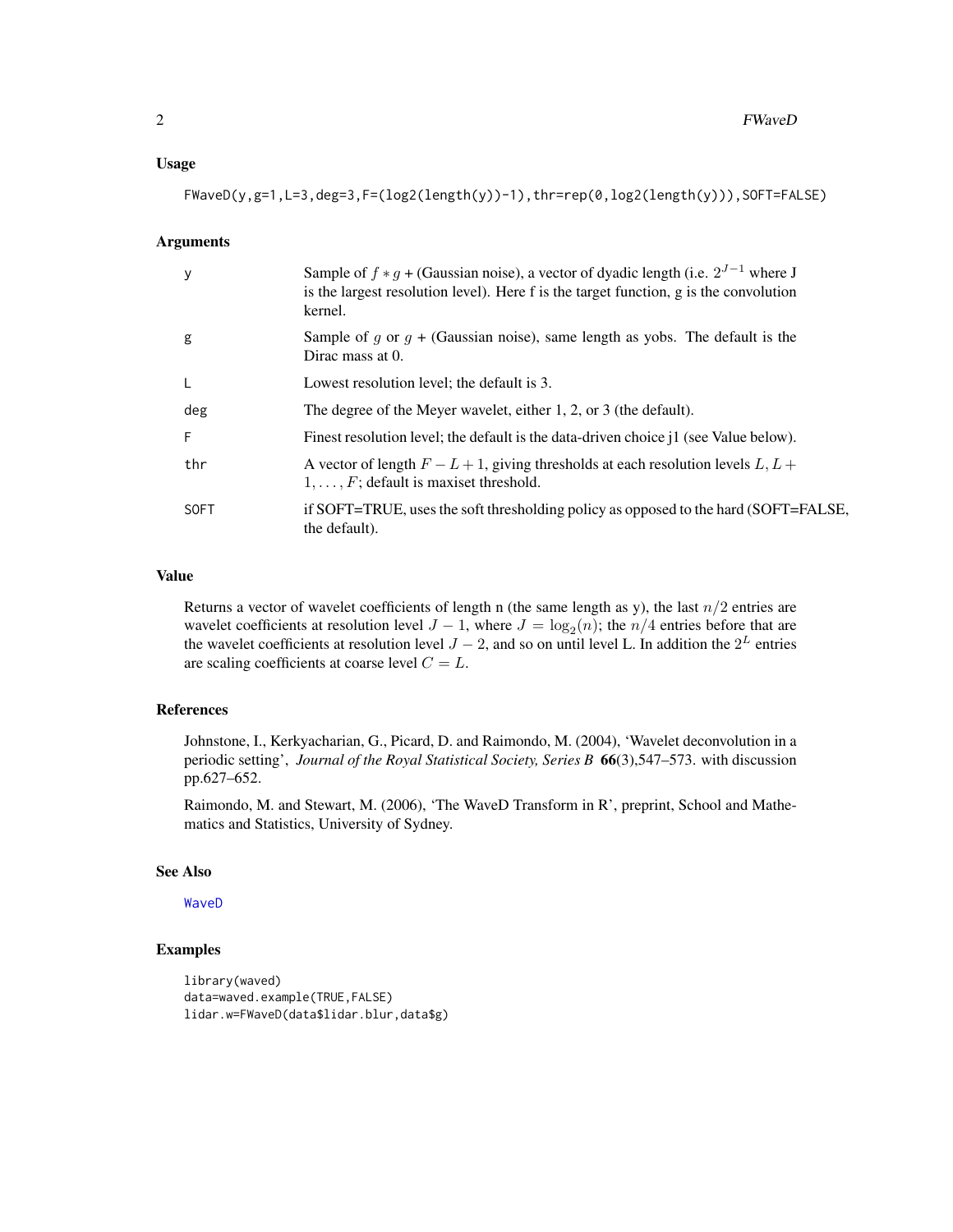<span id="page-2-1"></span><span id="page-2-0"></span>

#### Description

Performs statistical wavelet deconvolution using Meyer wavelet.

#### Usage

```
WaveD(yobs,g=c(1,rep(0,(length(yobs)-1))),MC=FALSE,SOFT=FALSE,
      F=find.j1(g,scale(yobs))[2],L=3,deg=3,eta=sqrt(6),
      thr=maxithresh(yobs,g,eta=eta),label="WaveD")
```
#### Arguments

| yobs        | Sample of $f * g +$ (Gaussian noise), a vector of dyadic length (i.e. $2^{J-1}$ where J<br>is the largest resolution level). Here f is the target function, g is the convolution<br>kernel.                              |
|-------------|--------------------------------------------------------------------------------------------------------------------------------------------------------------------------------------------------------------------------|
| g           | Sample of g or $g +$ (Gaussian noise), same length as yobs. The default is the<br>Dirac mass at 0.                                                                                                                       |
| МC          | Option to only return the (fast) translation-invariant WaveD estimate (MC=TRUE)<br>as opposed to the full WaveD output (MC=FALSE, the default), as described be-<br>low. MC=TRUE recommended for Monte Carlo simulation. |
| <b>SOFT</b> | if SOFT=TRUE, uses the soft thresholding policy as opposed to the hard (SOFT=FALSE,<br>the default).                                                                                                                     |
| F           | Finest resolution level; the default is the data-driven choice j1 (see Value below).                                                                                                                                     |
| L           | Lowest resolution level; the default is 3.                                                                                                                                                                               |
| deg         | The degree of the Meyer wavelet, either 1, 2, or 3 (the default).                                                                                                                                                        |
| eta         | Tuning parameter of the maxiset threshold; default is $\sqrt{6}$ .                                                                                                                                                       |
| thr         | A vector of length $F - L + 1$ , giving thresholds at each resolution levels $L, L +$<br>$1, \ldots, F$ ; default is maxiset threshold.                                                                                  |
| label       | Auxiliary plotting parameter; do not change this.                                                                                                                                                                        |

#### Value

In the case that MC=TRUE, WaveD returns a vector consisting of the translation-invariant WaveD estimate. In the case that MC=FALSE (the default), WaveD returns a list with components

| waved    | translation invariant WaveD transform; in the case MC=TRUE this is all that is<br>returned. |
|----------|---------------------------------------------------------------------------------------------|
| ordinary | ordinary WaveD transform                                                                    |
| FWaveD   | Forward WaveD Transform; see FWaveD.                                                        |
| W        | alternate name for FWaveD                                                                   |
| w.thr    | thresholded version of w                                                                    |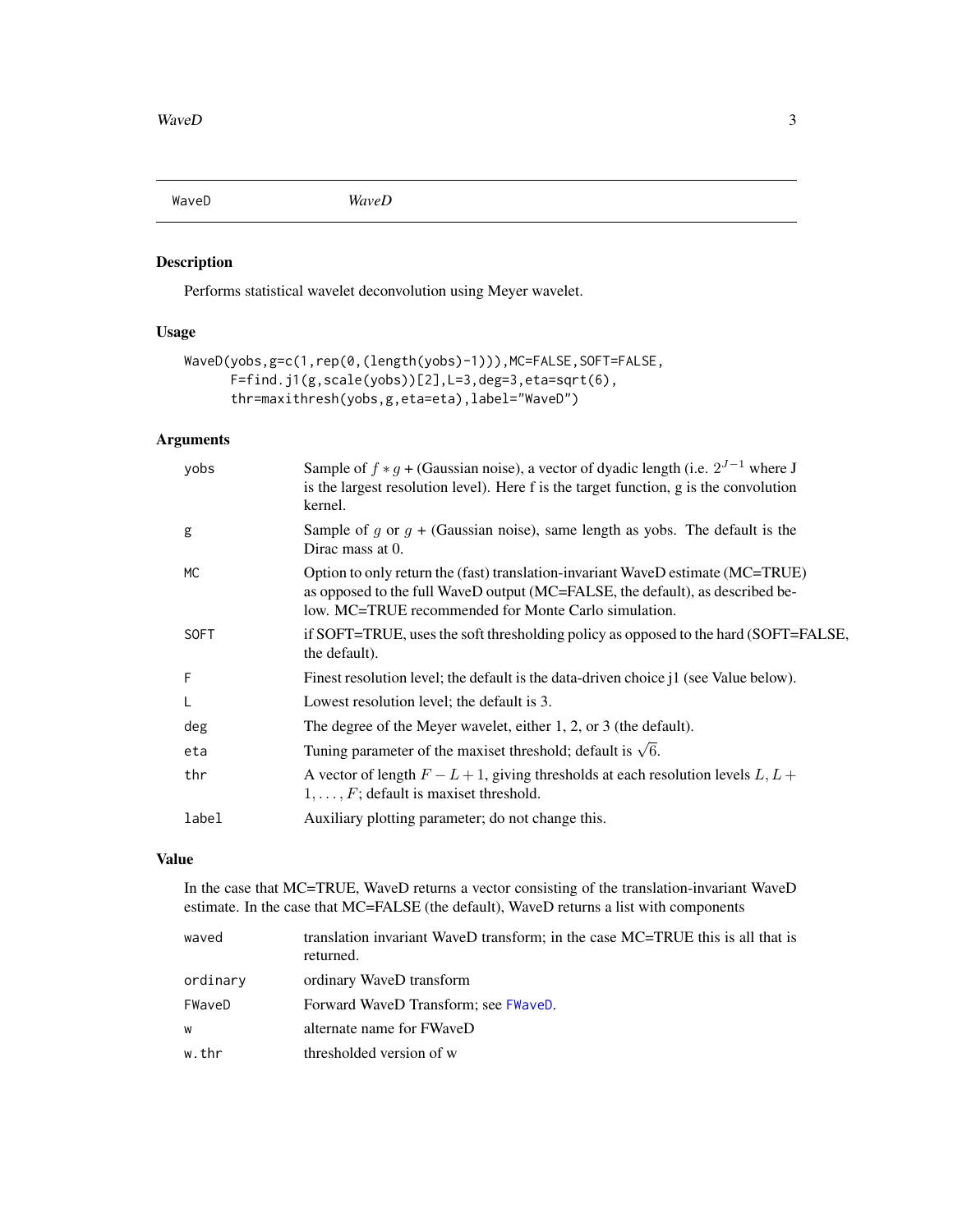<span id="page-3-0"></span>

| 4 | WaveD |
|---|-------|
|---|-------|

| IWaveD    | Inverse WaveD Transform                                                                                                   |
|-----------|---------------------------------------------------------------------------------------------------------------------------|
| iw        | alternate name for IWaveD                                                                                                 |
| S         | estimate of the noise standard deviation                                                                                  |
| j1        | estimate of optimal resolution level (for maxiset threshold).                                                             |
| F         | Fine resolution level used (may be different to $i$ 1).                                                                   |
| M         | estimate of optimal Fourier frequency (for maxiset threshold).                                                            |
| thr       | vector of thresholds used (default is maxiset threshold).                                                                 |
| percent   | percentage of thresholding per resolution level                                                                           |
| noise     | noise proxy, wavelet coefficients of the raw data at the largest resolution level,<br>used for estimating noise features. |
| ps        | P-value of the Shapiro-Wilk test for normality applied to the noise proxy.                                                |
| residuals | wavelet coefficients that have been removed before fine level F.                                                          |

#### Author(s)

Marc Raimondo and Michael Stewart

#### References

Cavalier, L. and Raimondo, M. (2007), 'Wavelet deconvolution with noisy eigen-values', *IEEE Trans. Signal Process*, Vol. 55(6), In the press.

Donoho, D. and Raimondo, M. (2004), 'Translation invariant deconvolution in a periodic setting', *The International Journal of Wavelets, Multiresolution and Information Processing* 14(1),415–423.

Johnstone, I., Kerkyacharian, G., Picard, D. and Raimondo, M. (2004), 'Wavelet deconvolution in a periodic setting', *Journal of the Royal Statistical Society, Series B* 66(3),547–573. with discussion pp.627–652.

Raimondo, M. and Stewart, M. (2007), 'The WaveD Transform in R', Journal of Statistical Software.

#### See Also

[FWaveD](#page-0-1)

#### Examples

```
library(waved)
data=waved.example(TRUE,FALSE)
doppler.wvd=WaveD(data$doppler.noisy,data$g)
summary(doppler.wvd)
```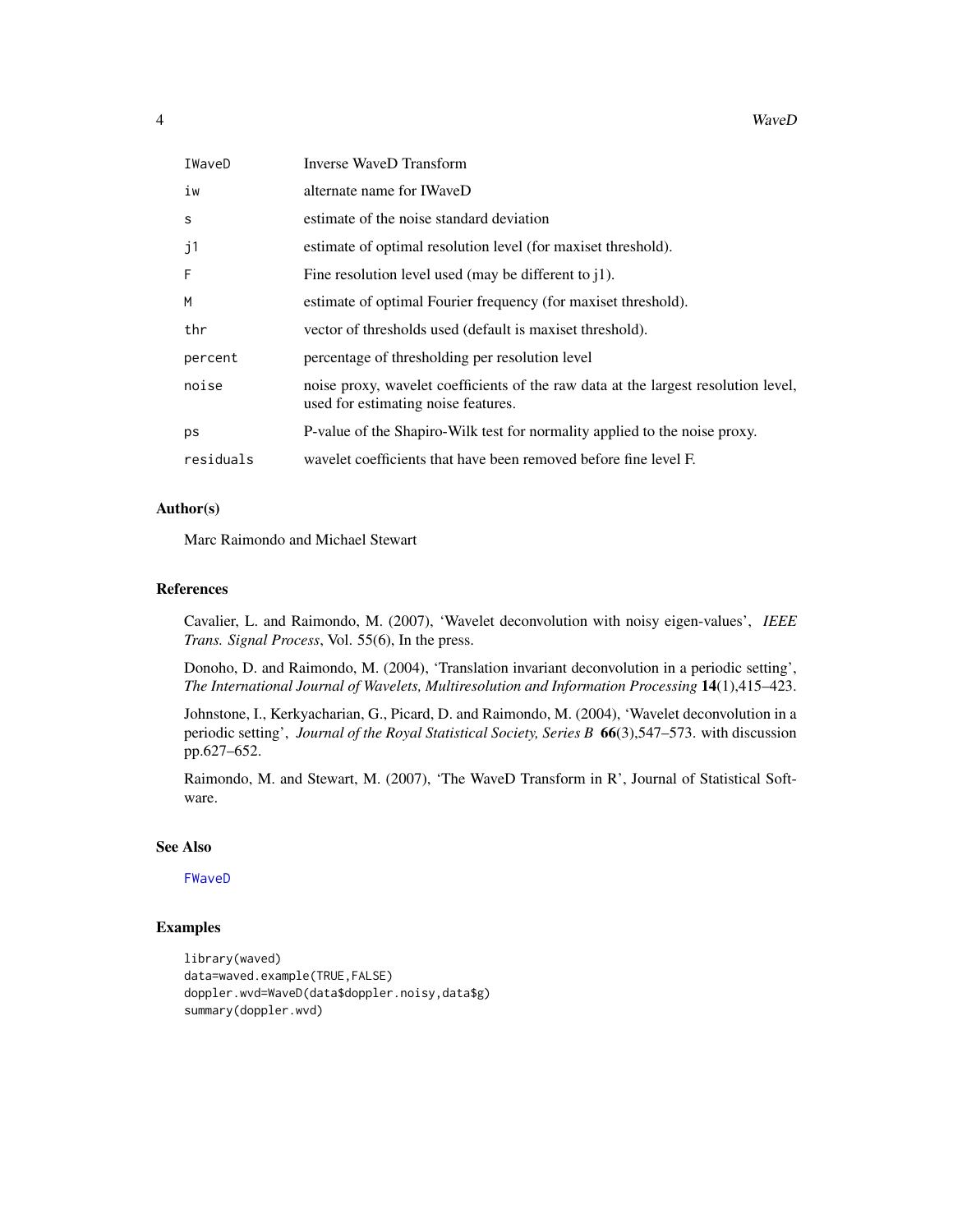<span id="page-4-0"></span>waved.example *WaveD examples*

## Description

Generate data sets and figures to illustrate the WaveD function.

#### Usage

waved.example(pr = TRUE, gr=TRUE)

### Arguments

| pr | If pr=TRUE (default) uses the same parameters as in the reference paper below.<br>If pr=FALSE user level parameter specifications. |
|----|------------------------------------------------------------------------------------------------------------------------------------|
| gr | If gr=TRUE (default) text and graphical displays are provided.                                                                     |

#### Value

| lidar.noisy    | Noisy blurred LIDAR signal (Gaussian noise)          |
|----------------|------------------------------------------------------|
| lidar.noisyT   | Noisy blurred LIDAR signal (Student \$t_2\$ noise)   |
| doppler.noisy  | Noisy blurred Doppler signal (Gaussian noise)        |
| doppler.noisyT | Noisy blurred Doppler signal (Student \$t_2\$ noise) |
| lidar.blur     | Blurred LIDAR signal                                 |
| doppler.blur   | <b>Blurred Doppler signal</b>                        |
| t              | Rime vector scaled to $[0,1]$                        |
| n              | Sample size                                          |
| g              | Convolution kernel                                   |
| lidar          | LIDAR signal                                         |
| doppler        | Doppler signal.                                      |
| seed           | Used in set.seed                                     |
| sigma          | Noise standard deviation.                            |
| g.noisy        | Convolution kernel plus Gaussian noise.              |
| g.noisyT       | Convolution kernel plus Student \$t_2\$ noise.       |
| dip            | Degree of Ill-posedness.                             |
| k.scale        | Scale of the convolution kernel                      |

#### Author(s)

Marc Raimondo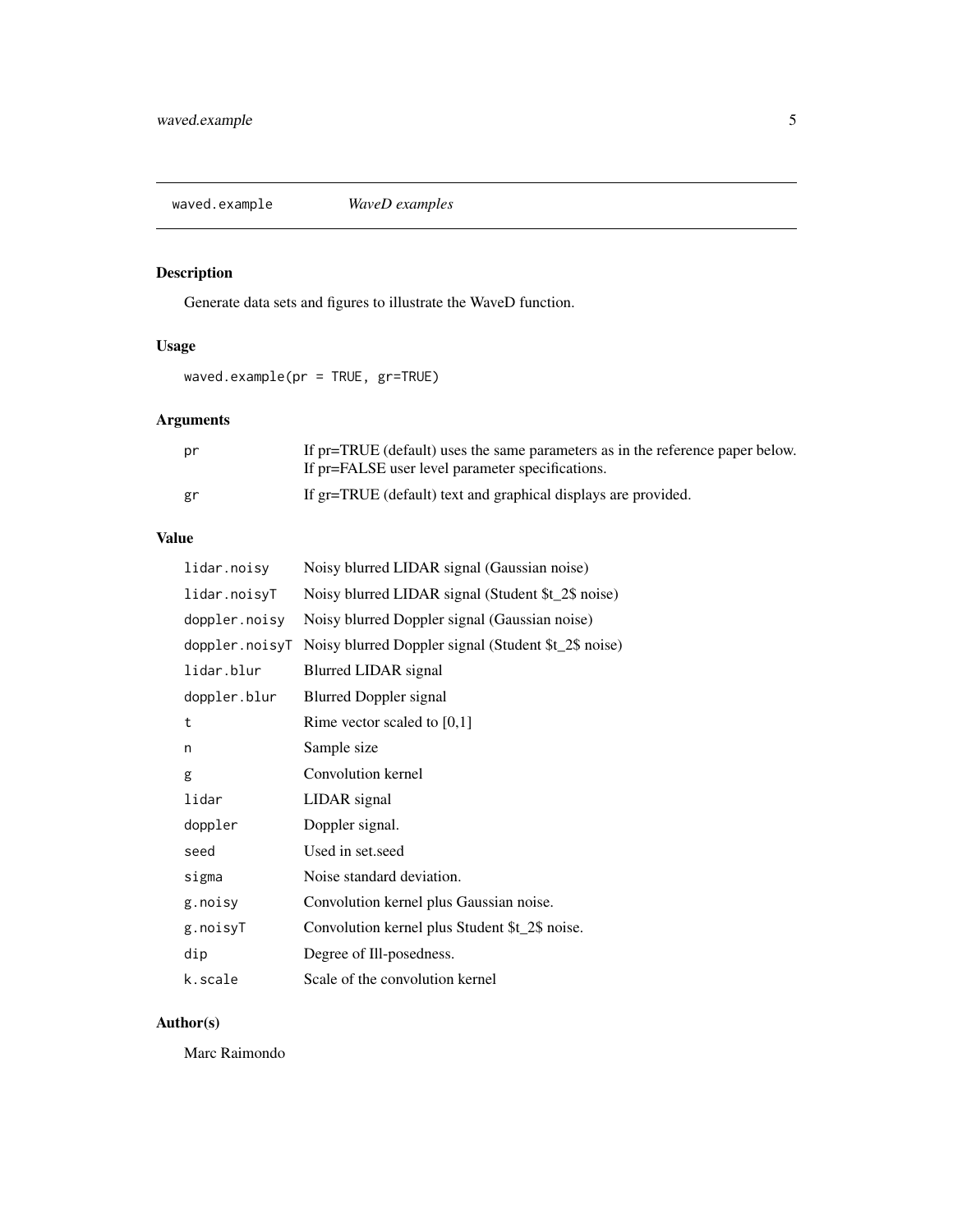#### <span id="page-5-0"></span>References

Raimondo, M. and Stewart, M. (2007), "The WaveD Transform in R", Journal of Statistical Software.

#### See Also

[WaveD](#page-2-1)

## Examples

data=waved.example(TRUE,FALSE)